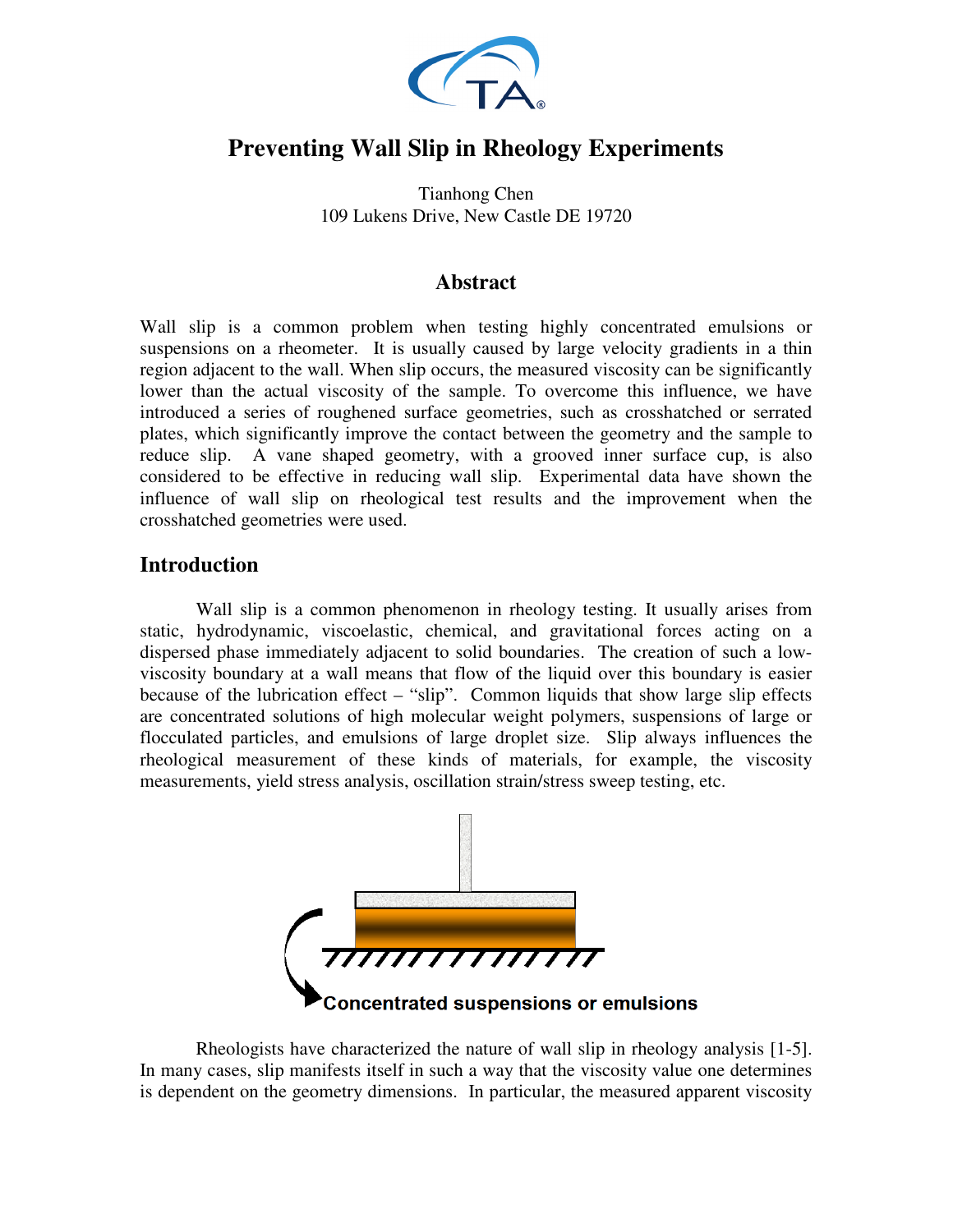decreases with a decrease in geometry size [1]. To overcome wall slip effects, one can either alter the sample gap, or chemically or physically change the surface properties of the geometry. TA Instruments provides a series of roughened surface geometries that have crosshatched or serrated surfaces. If the sample can be loaded into a cup/bob geometry, a vane shaped rotor can also be used. The vane shaped rotor is considered the best solution for eliminating wall slip. In this paper, we have studied how slip affects the yield stress analysis on dispersions and emulsions. We also discussed the effectiveness of using roughened surface geometries in regards to eliminate wall slip.



### **Experimental**

Toothpaste and lotion were chosen as examples of highly concentrated dispersions and emulsions, respectively. All experiments were conducted on TA Instruments AR-G2 rheometer with a Peltier plate temperature control system. A steady state flow experiment was programmed at 25°C from low torque up to the point beyond the yield stress of each sample.

### **Results and Discussions**

It is known that wall slip phenomena can have large effects on steady shear rheological measurements. It especially affects the measurements at low shear rates and at stresses below the yield stress of the sample. Toothpaste is a typical concentrated dispersion material. In most cases, due to osmotic pressure and/or gravitational force, the solid particles in toothpaste tend to stay away from the boundary between the sample and surface of the geometry. This creates a thin low-concentration layer adjacent to the geometry wall. Any measurements on this thin layer will give artificially low results because of this slip effect. Figure 1 shows the steady state flow testing results on toothpaste with smooth and crosshatched plate geometries. When using standard smooth surface plates, the measured yield stress was 18.1 Pa, which is significantly lower than the true yield stress of this material. In order to overcome wall slip influence, we used crosshatched plate geometries, which have roughened surfaces. This kind of geometry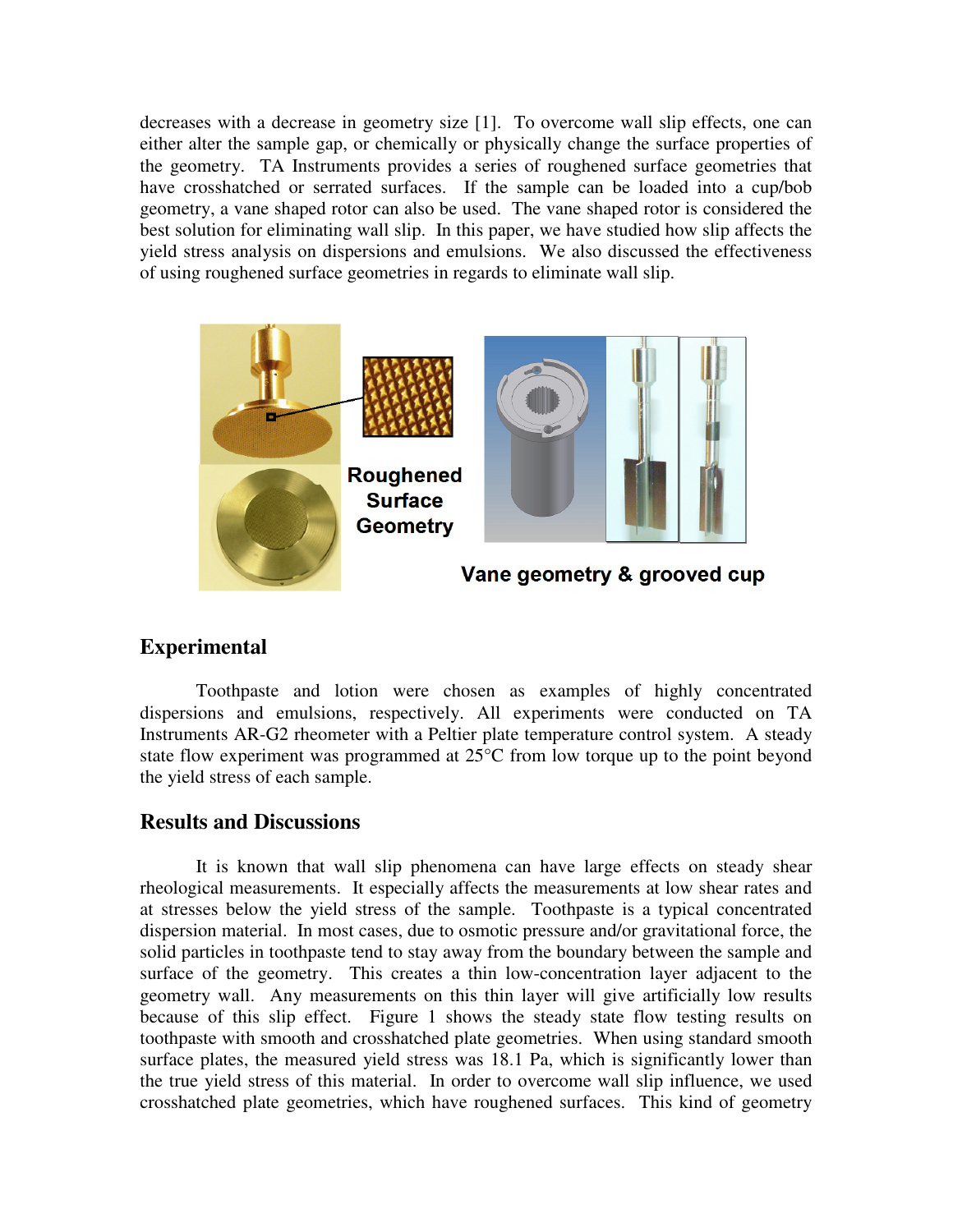can easily break through the slip layer and enhance contact with the sample. Figure 1 shows that when crosshatched bottom and top plates were used, the measured yield stress was 105.2 Pa. This is more than 5 times greater than the yield stress measured using regular smooth plates. Figure 1 and Table 1 also show the improvements by using crosshatched surface only on either the top or bottom plate.



Figure 1 Flow analysis on toothpaste

Hand lotion is an example of a highly concentrated emulsion material. Figure 2 shows that, with smooth parallel plate geometry, sample slip is significant at low shear stresses. The measured yield stress was 60.6 Pa, which is about 65% lower than the yield stress measured using crosshatched geometries. The actual yield stress for this lotion was 175 Pa when measured with crosshatched geometries. Table 1 also shows the improvements of using just one side (top or bottom) crosshatched geometry.



Figure 2 Flow analyses on hand lotion